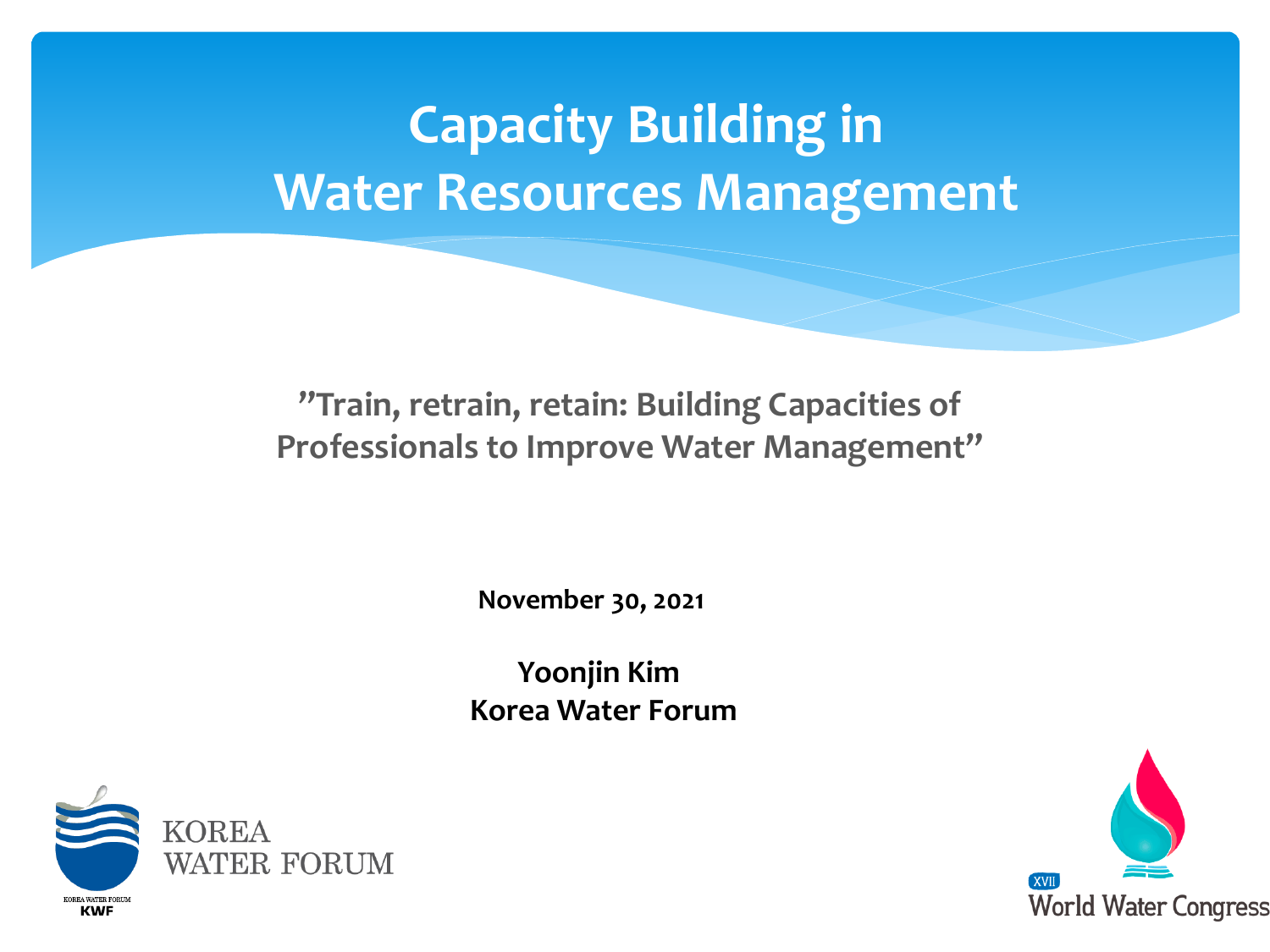# Concept of Capacity Building

- Strengthening of institutions **at all levels** to deal **more effectively** and efficiently **with all aspects of sustainable water resources development** including the creation of a favorable **policy environment**, water resources **assessment**, **planning**, **management, program and project formulation**, **implementation** and **evaluation**.
- development of the **human resources** needed **at all levels**  including **education, training, and the creation of the working conditions** conducive to performance.
- In this context capacity building seeks to integrate the management of several subsectors in the water resources sector, most particularly **water supply and sanitation and irrigation.**

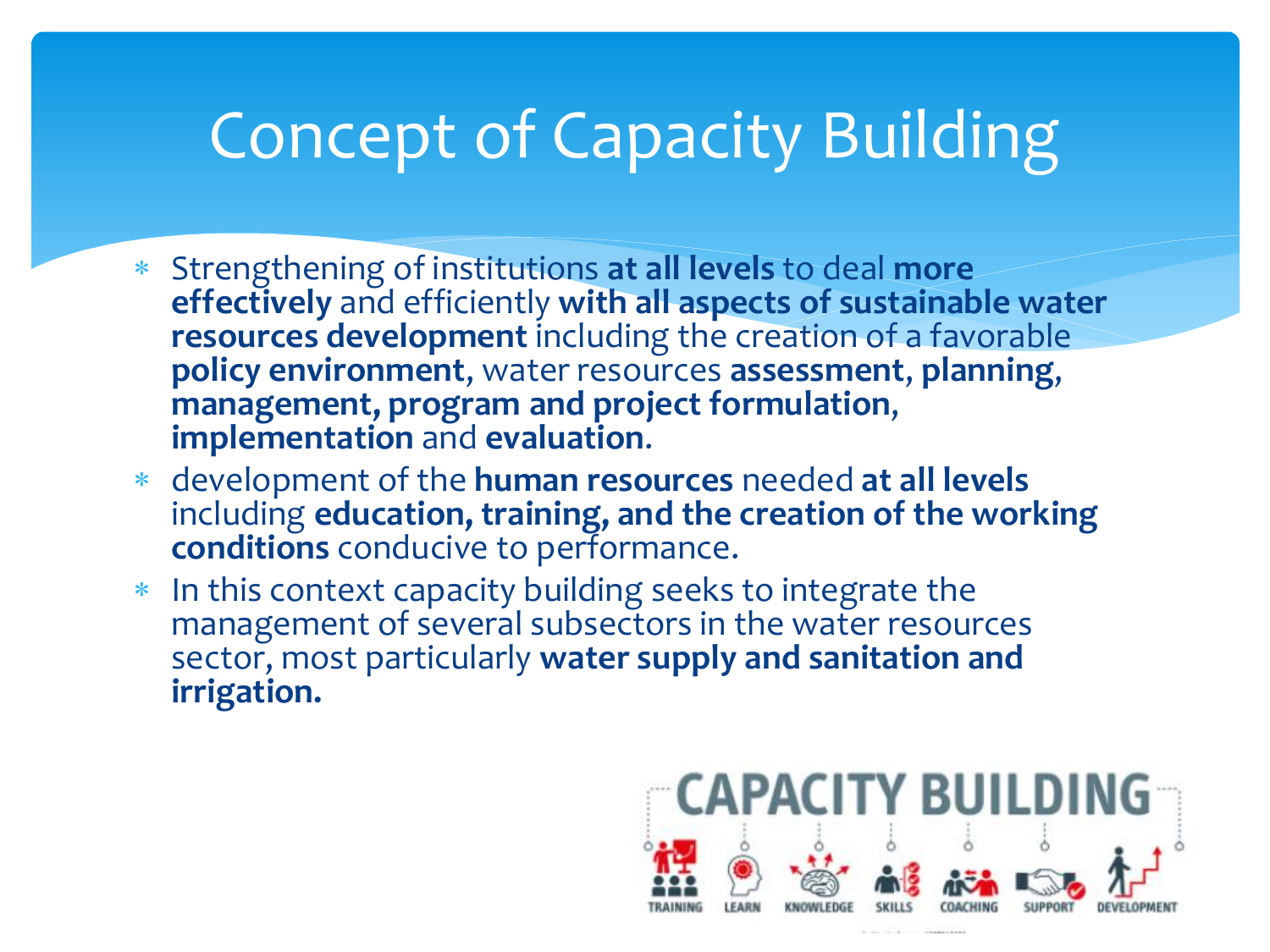# Basic Elements

### **Definition(UNDP, 2009/ UNESCO, 2005)**

\* The Process through which individuals, organizations and societies obtain, strengthen and maintain the capabilities to set and achieve their own development objectives over time

### **Basic elements (Deft Declaration, 1991)**

- Human resources Development(HRD) and strengthening of managerial systems
- Institutional development including community participation
- Creating an enabling environment with appropriate policy and legal framework

Emphasis on 'vertical' capacity building within an individual water sector and 'horizontal' between sectors. It recognizes capacity building as a long term and continuing process involving all stakeholders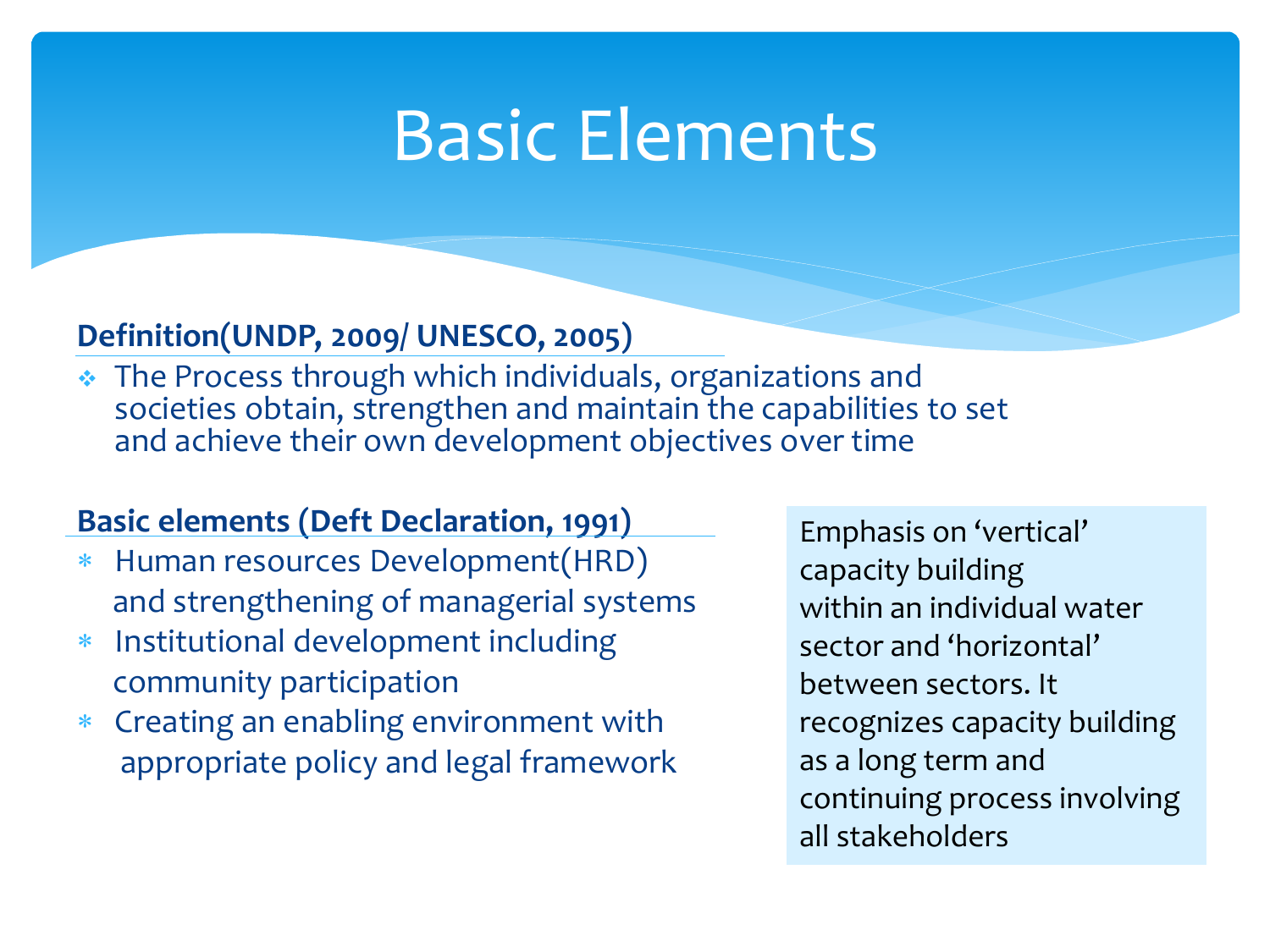## Levels of Capacity Building

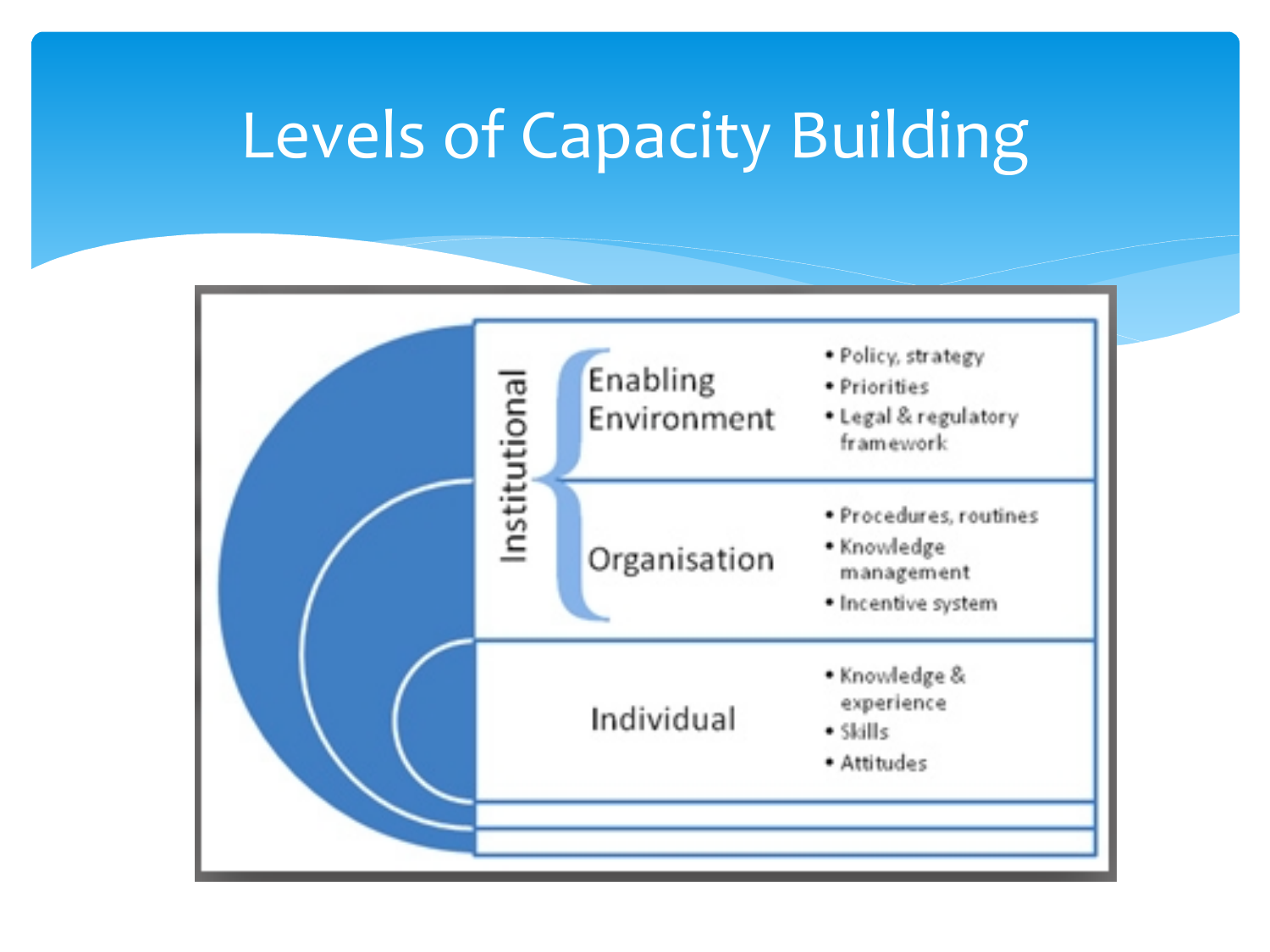# What we are facing

Many national and local institutions, responsible for water management and water delivery do not work efficiently or effectively. Contributing factors include:

- ◆ Inappropriate policies for water management and unclear definition of institutional mandates
- Lack of resources(inadequate funding and human resources) Working in an environment that inhibits job satisfaction
- Gap of data, technology, skill with stable and long-term management within sound governance
- ❖ Inadequate education and training facilities Lack of participation and commitment from communities and customers
- → Need to adapt policies to new circumstances and challenges **Need to build capacity in the water sector**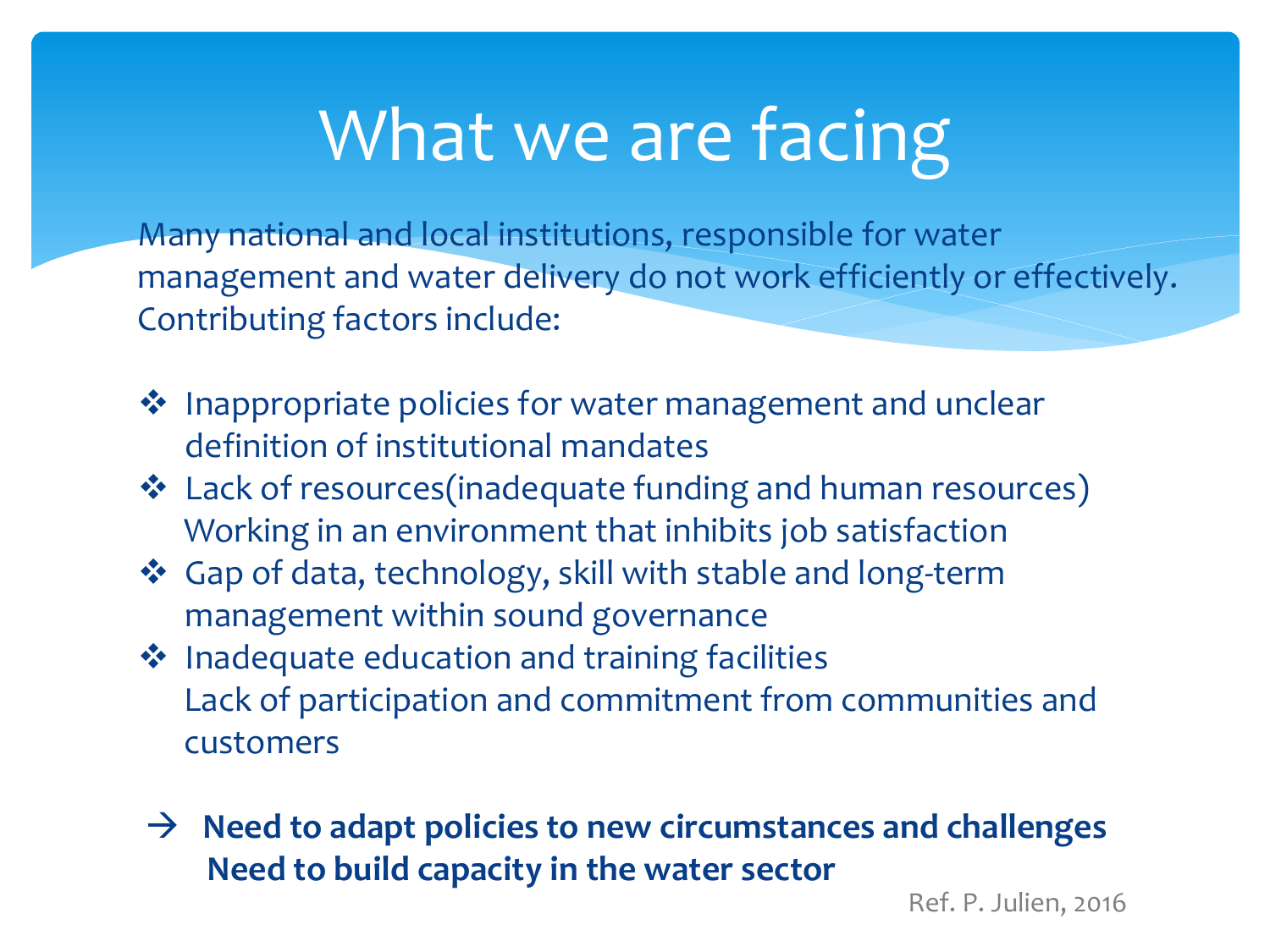### Stakeholders and Levels in the Process



Ref. P. Julien, 2016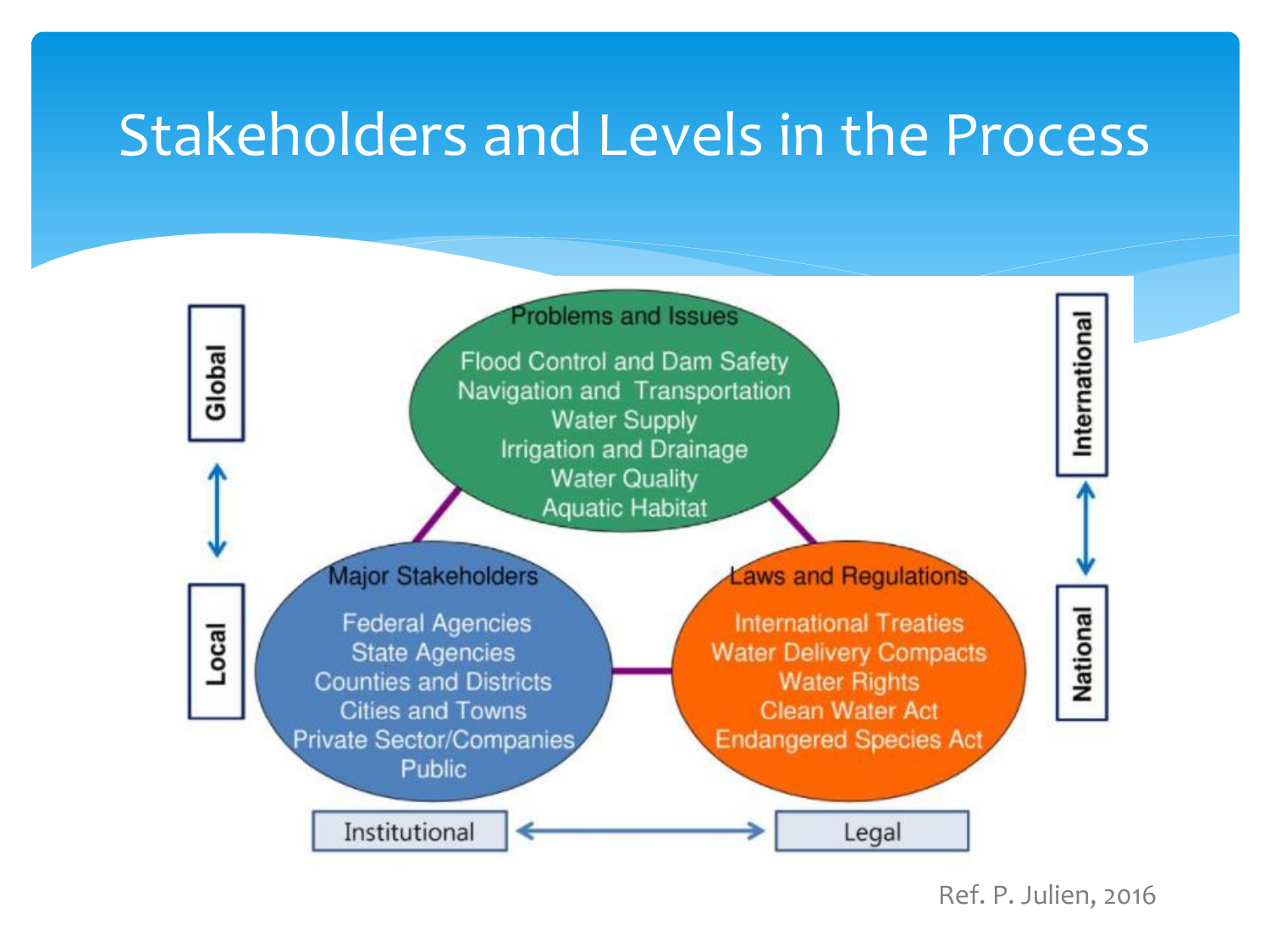### In Water sector



Ref. P. Julien, 2016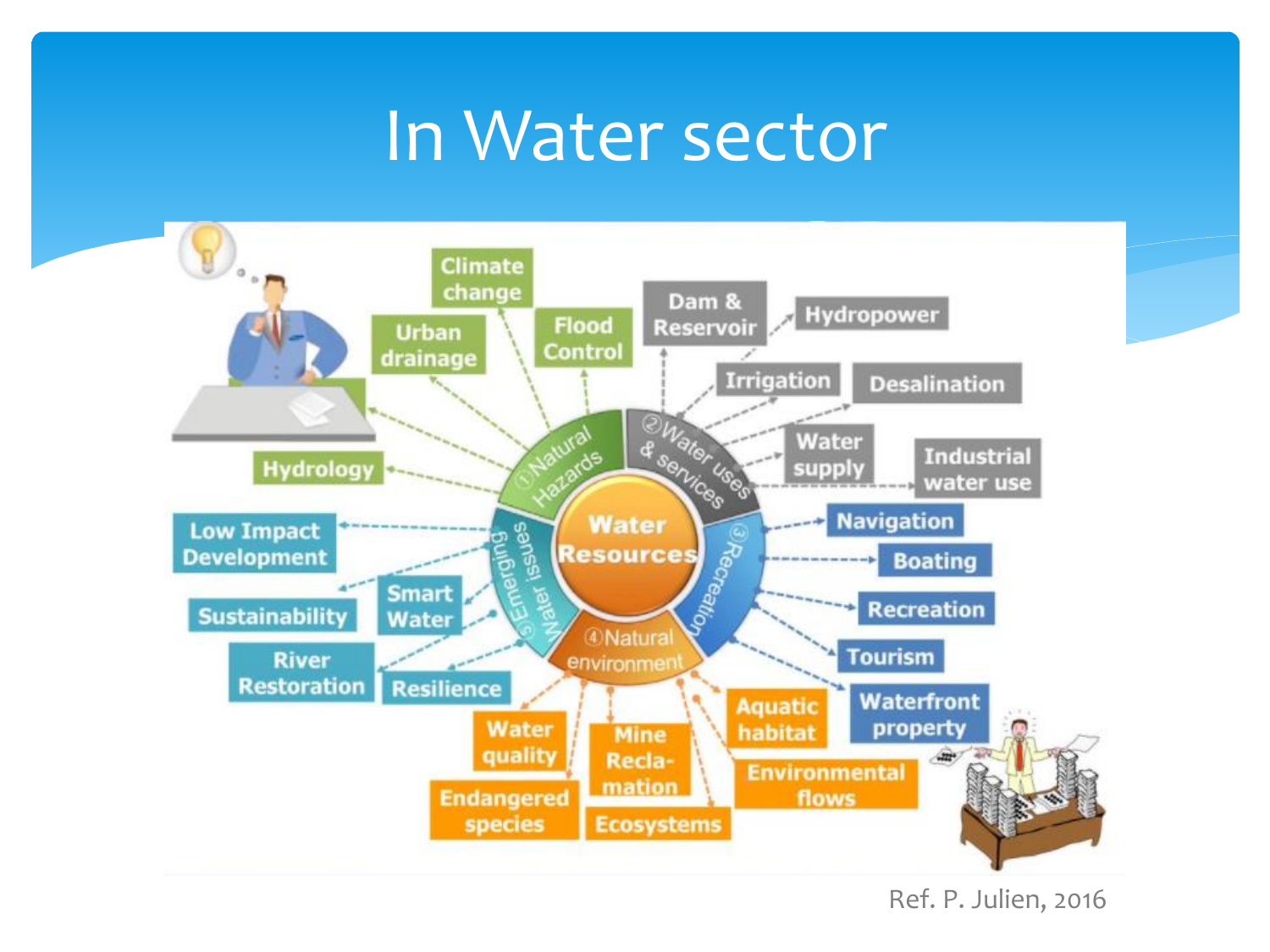# Capacity Building Workflow

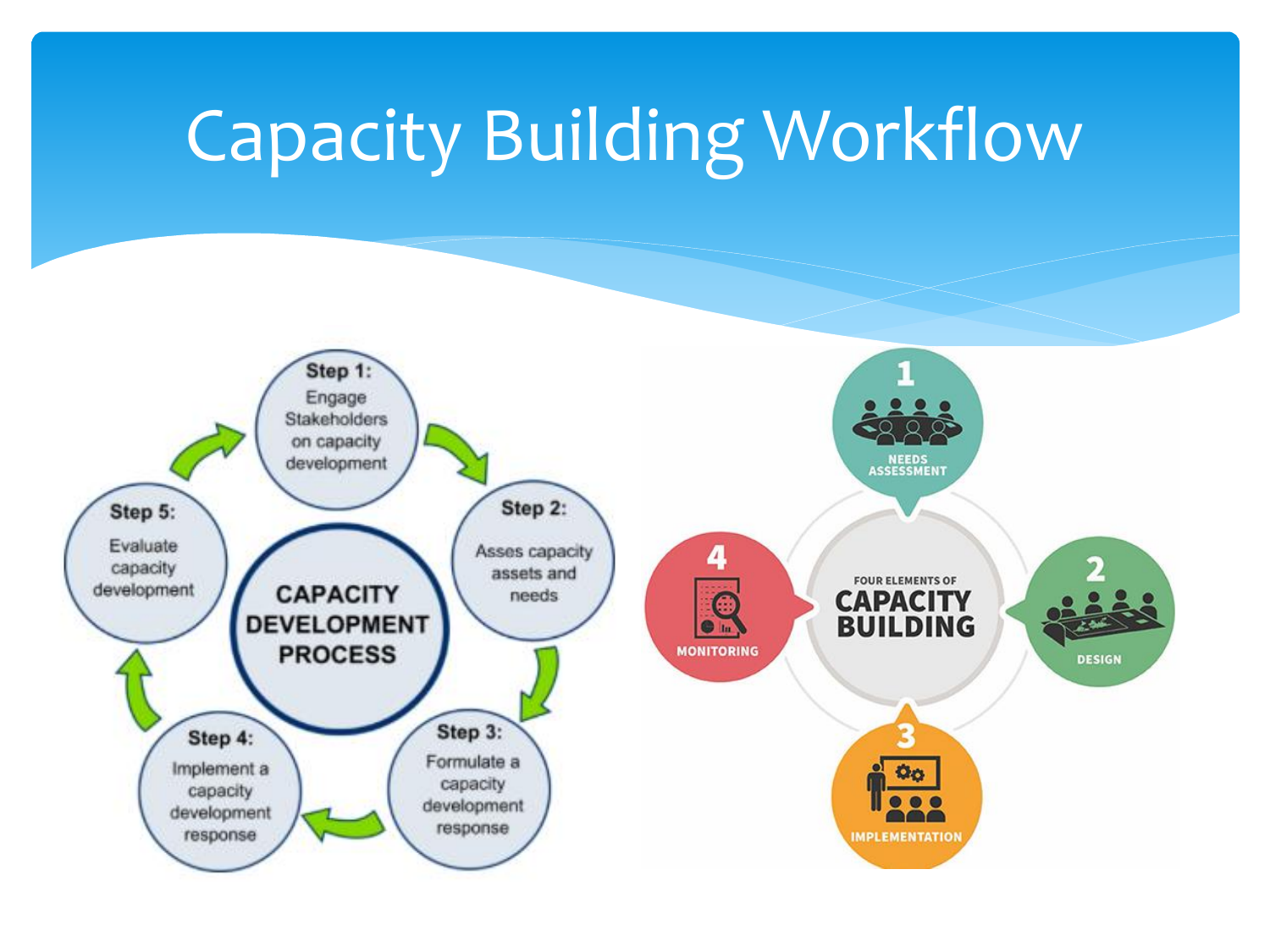## Assessment and Measurement



- **Capacity Assessments and Measurement**
- **Strengthening Systems and Strategic Partnerships Organizational Development**
- **Workforce Development**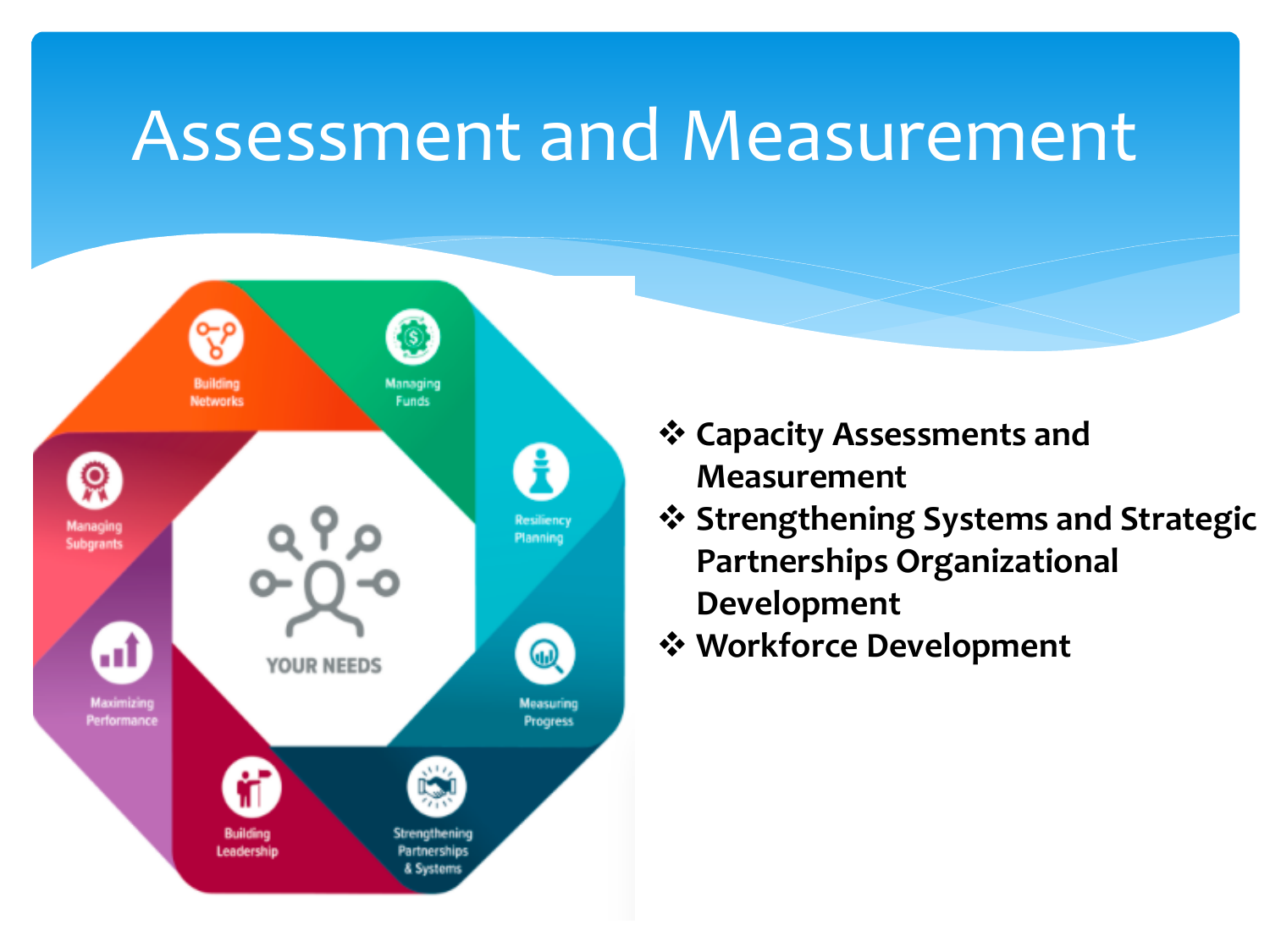# What we are still facing

#### **Data and Knowledge Gaps**

The assessment of the institutions across the countries in the region showed varying degrees of capacities, infrastructure and human resources. In some places, data was required on a daily basis, in some others it was seasonal, while in yet others, it was annual—so as to perform various kinds of spatial analysis and to produce final map products and services. There were also knowledge gaps at decision- and policy making levels. In the case of some countries there was insufficient coordination between the universities and the government agencies.

### **Lack of Human Resources and Gender Equality**

Many institutions in the region are lacking in strategy

Besides, there is a large gender gap in capacity building as indicated by the educational attainment indicator Despite the vital role that women play in environmental management and decision-making, their involvement and participation is rather low. While the crucial role played by female professionals in water especially in developing countries, capacity building and gender equality have been acknowledged as twin challenges in building pathways to sustainable development.

Capacity building that promotes regional cooperation and knowledge exchange via organizing trainings and workshops with the collaboration of the regional partners that will pave the way for the next generation to see more women in the sphere of science and technology, thereby bridging the gender gap.

### **Lack of Institutional and Technical Capacity**

In order to fulfill all the gaps and needs systematically and effectively, operational capacity building is necessary to strengthen the capacity of government institutions and other professionals with other stakeholders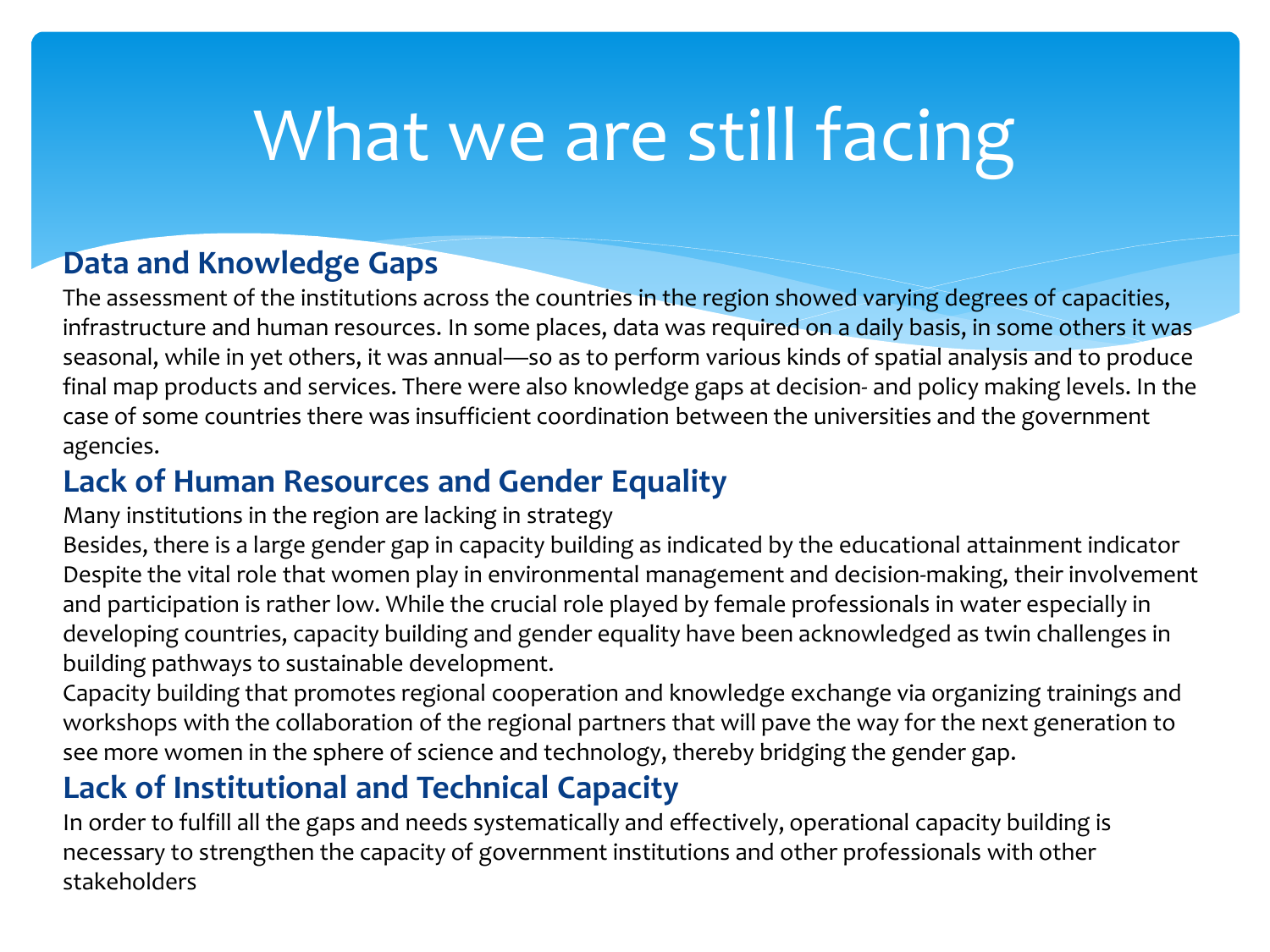# How to approach